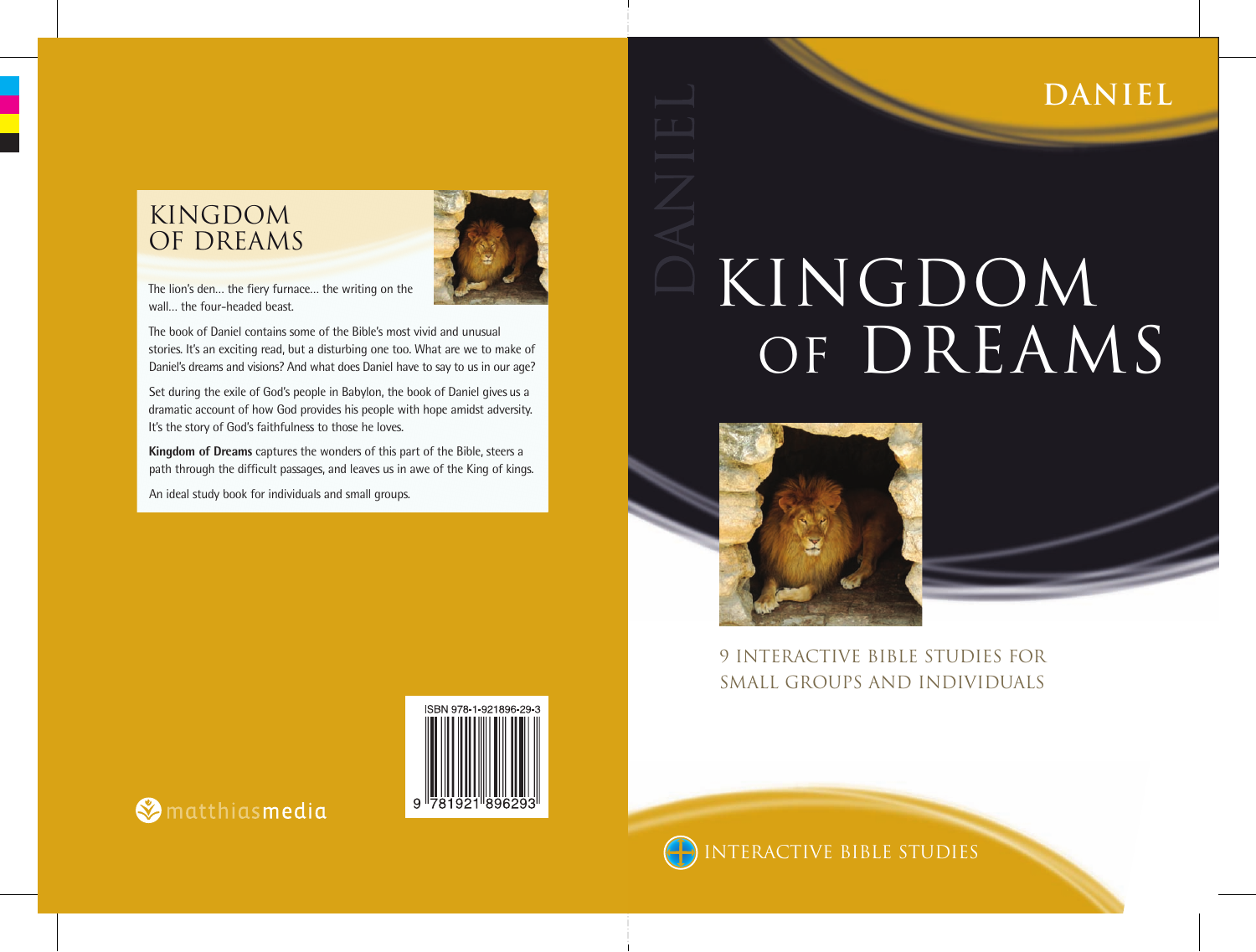**daniel** DANIEL KINGDOM OF DREAMS

> 9 INTERACTIVE BIBLE STUDIES FOR SMALL GROUPS AND INDIVIDUALS

## ANDREW REID AND KAREN MORRIS

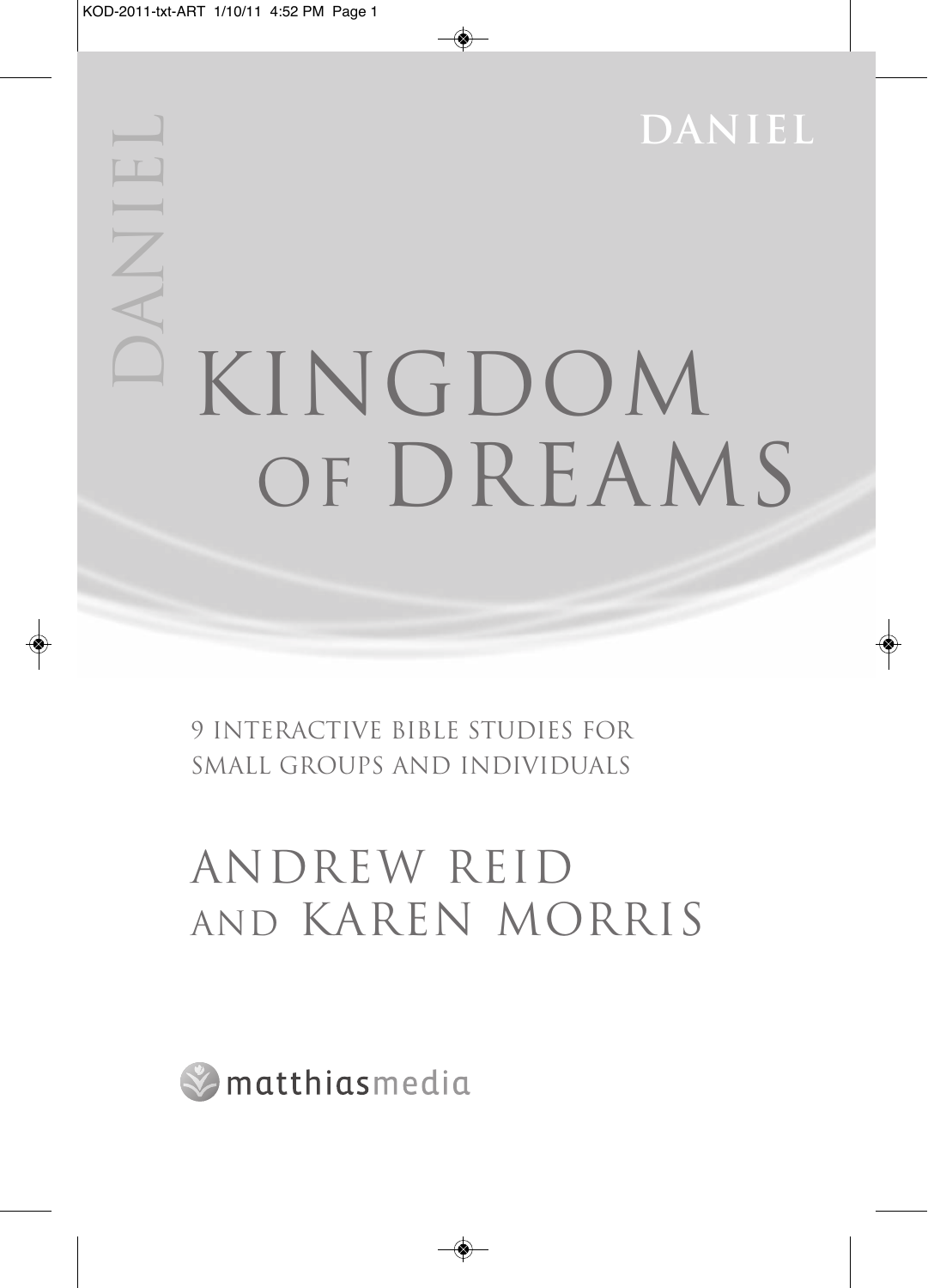*Kingdom of Dreams*  Second edition © Matthias Media 2011

First published 1997

Matthias Media (St Matthias Press Ltd ACN 067 558 365) PO Box 225 Kingsford NSW 2032 Australia Telephone: (02) 9663 1478; international: +61-2-9663-1478 Facsimile: (02) 9663 3265; international: +61-2-9663-3265 Email: info@matthiasmedia.com.au Internet: www.matthiasmedia.com.au

Matthias Media (USA) Telephone: 330 953 1702; international: +1-330-953-1702 Facsimile: 330 953 1712; international: +1-330-953-1712 Email: sales@matthiasmedia.com Internet: www.matthiasmedia.com

Scripture quotations are from The Holy Bible, English Standard Version® (ESV®), copyright © 2001 by Crossway, a publishing ministry of Good News Publishers. Used by permission. All rights reserved.

ISBN 978 1 921896 29 3

All rights reserved. Except as may be permitted by the Copyright Act, no part of this publication may be reproduced in any form or by any means without prior permission from the publisher.

Cover design and typesetting Lankshear Design.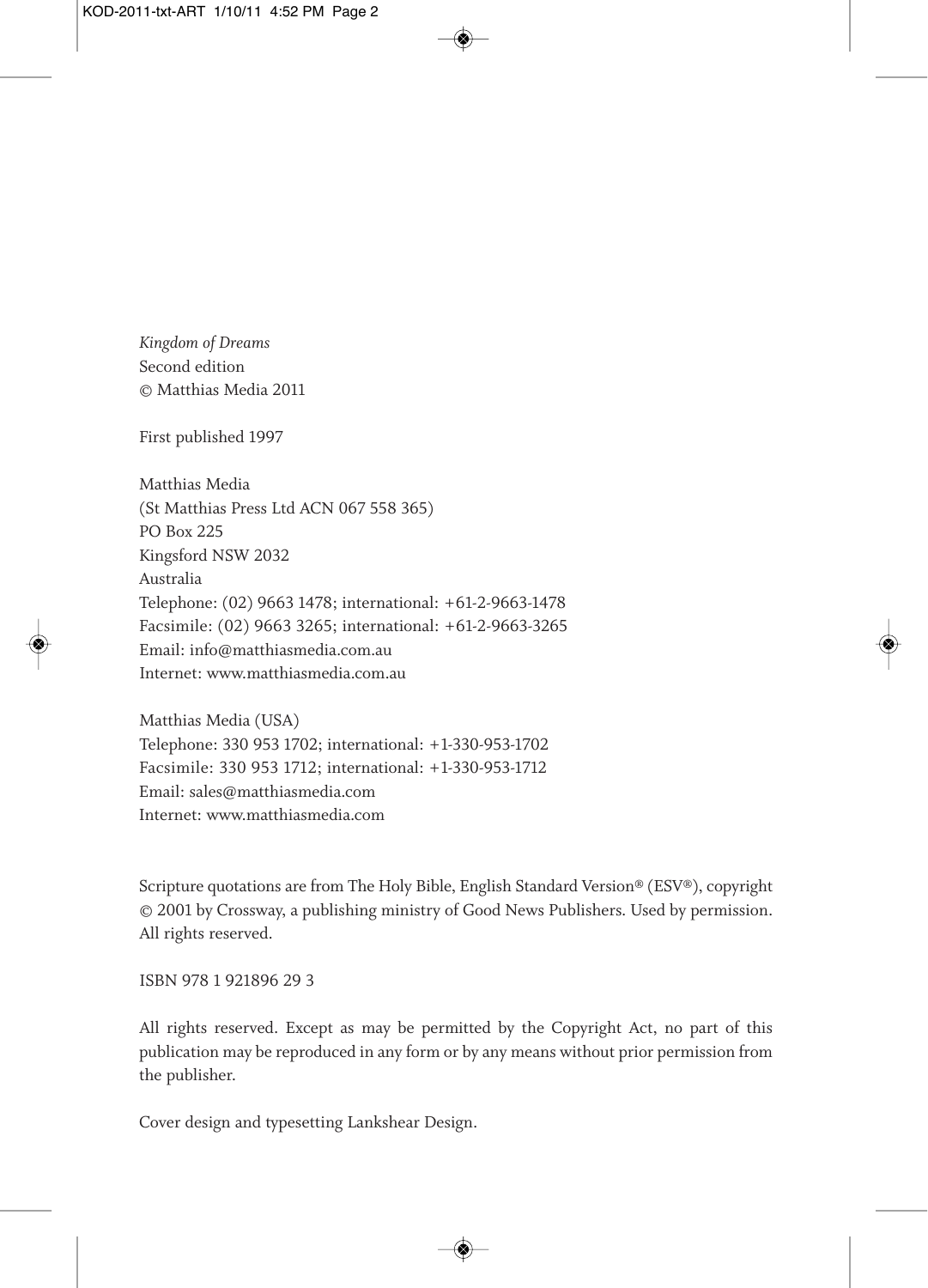## **»CONTENTS**

| STUDY 1: Getting some perspective   |  |  |
|-------------------------------------|--|--|
| STUDY 2: So do you fit in?          |  |  |
| STUDY 3: Captains and teams         |  |  |
| STUDY 4: Into the fiery furnace     |  |  |
| STUDY 5: Who's the king round here? |  |  |
| STUDY 6: The beast and beauty       |  |  |
| STUDY 7: Rams, goats, and lambs     |  |  |
| STUDY 8: Oh Lord, hear and act!     |  |  |
| STUDY 9: The awesome vision         |  |  |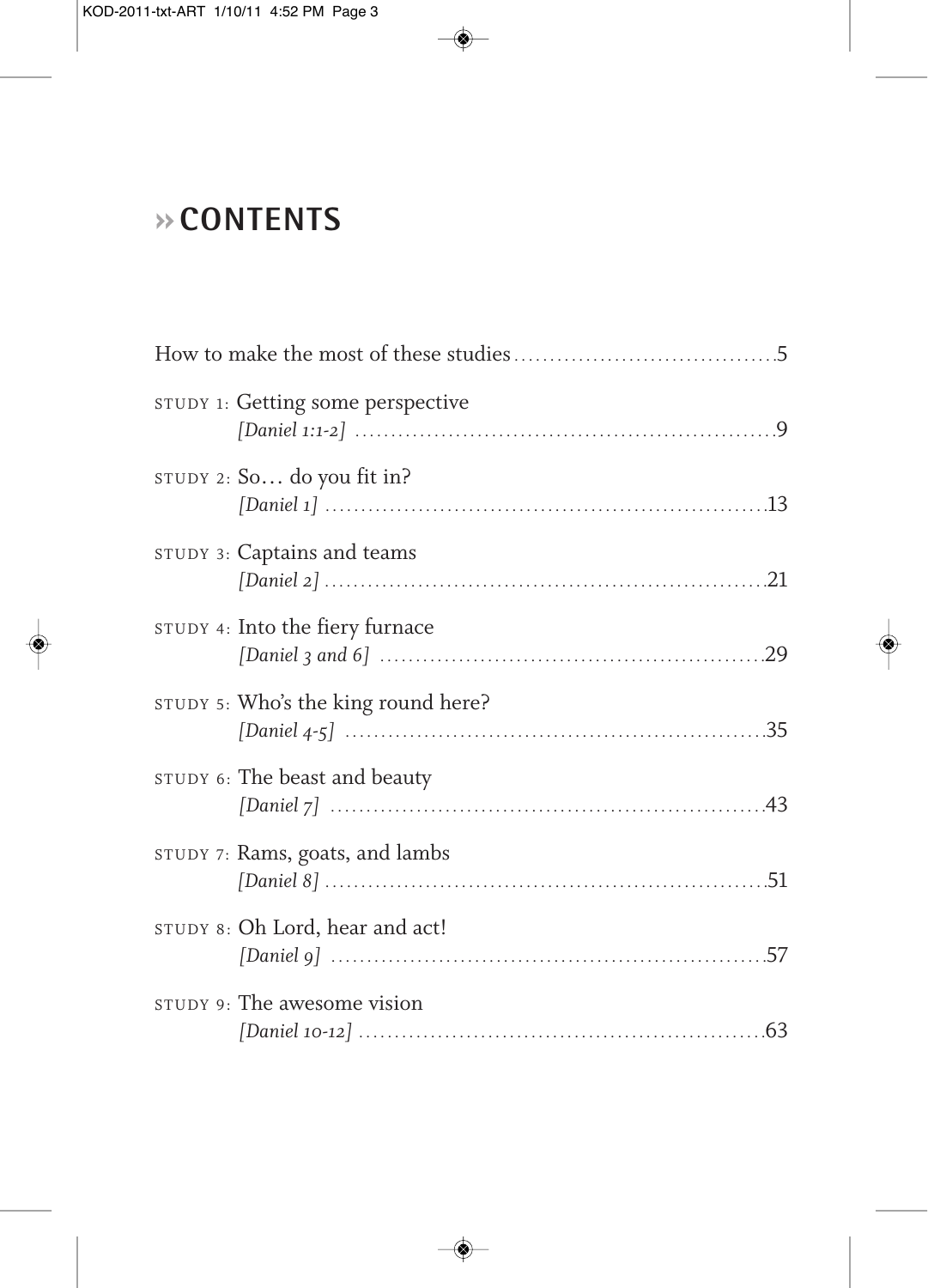## **daniel**

### **»HOW TO MAKE THE MOST OF THESE STUDIES**

#### **1. What is an Interactive Bible Study?**

Interactive Bible Studies are a bit like a guided tour of a famous city. They take you through a particular part of the Bible, helping you to know where to start, pointing out things along the way, suggesting avenues for further exploration, and making sure that you know how to get home. Like any good tour, the real purpose is to allow you to go exploring for yourself—to dive in, have a good look around, and discover for yourself the riches that God's word has in store.

In other words, these studies aim to provide stimulation and input and point you in the right direction, while leaving you to do plenty of the exploration and discovery yourself.

We hope that these studies will stimulate lots of 'interaction'—interaction with the Bible, with the things we've written, with your own current thoughts and attitudes, with other people as you discuss them, and with God as you talk to him about it all.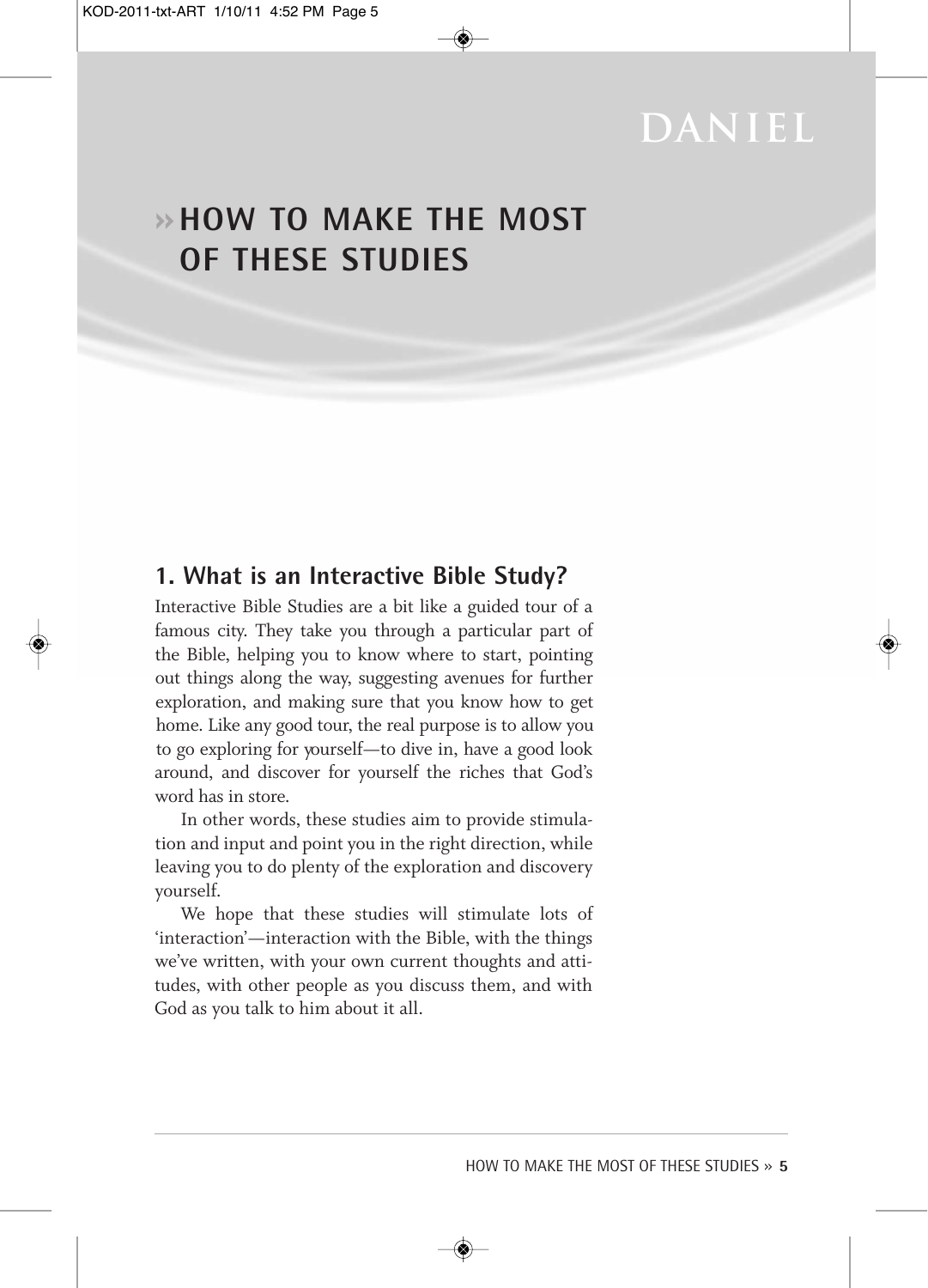#### **2. The format**

The studies contain five main components:

- sections of text that introduce, inform, summarize and challenge
- numbered questions that help you examine the passage and think through its meaning
- sidebars that provide extra bits of background or optional extra study ideas, especially regarding other relevant parts of the Bible
- 'Implications' sections that help you think about what the passage means for you and your life today
- suggestions for thanksgiving and prayer as you close.

#### **3. How to use these studies on your own**

- Before you begin, pray that God would open your eyes to what he is saying in the Bible, and give you the spiritual strength to do something about it.
- Work through the study, reading the text, answering the questions about the Bible passage, and exploring the sidebars as you have time.
- Resist the temptation to skip over the 'Implications' and 'Give thanks and pray' sections at the end. It is important that we not only hear and understand God's word, but respond to it. These closing sections help us do that.
- Take what opportunities you can to talk to others about what you've learnt.

#### **4. How to use these studies in a small group**

• Much of the above applies to group study as well. The studies are suitable for structured Bible study or cell groups, as well as for more informal pairs and triplets. Get together with a friend or friends and work through them at your own pace; use them as the basis for regular Bible study with your spouse. You don't need the formal structure of a 'group' to gain maximum benefit.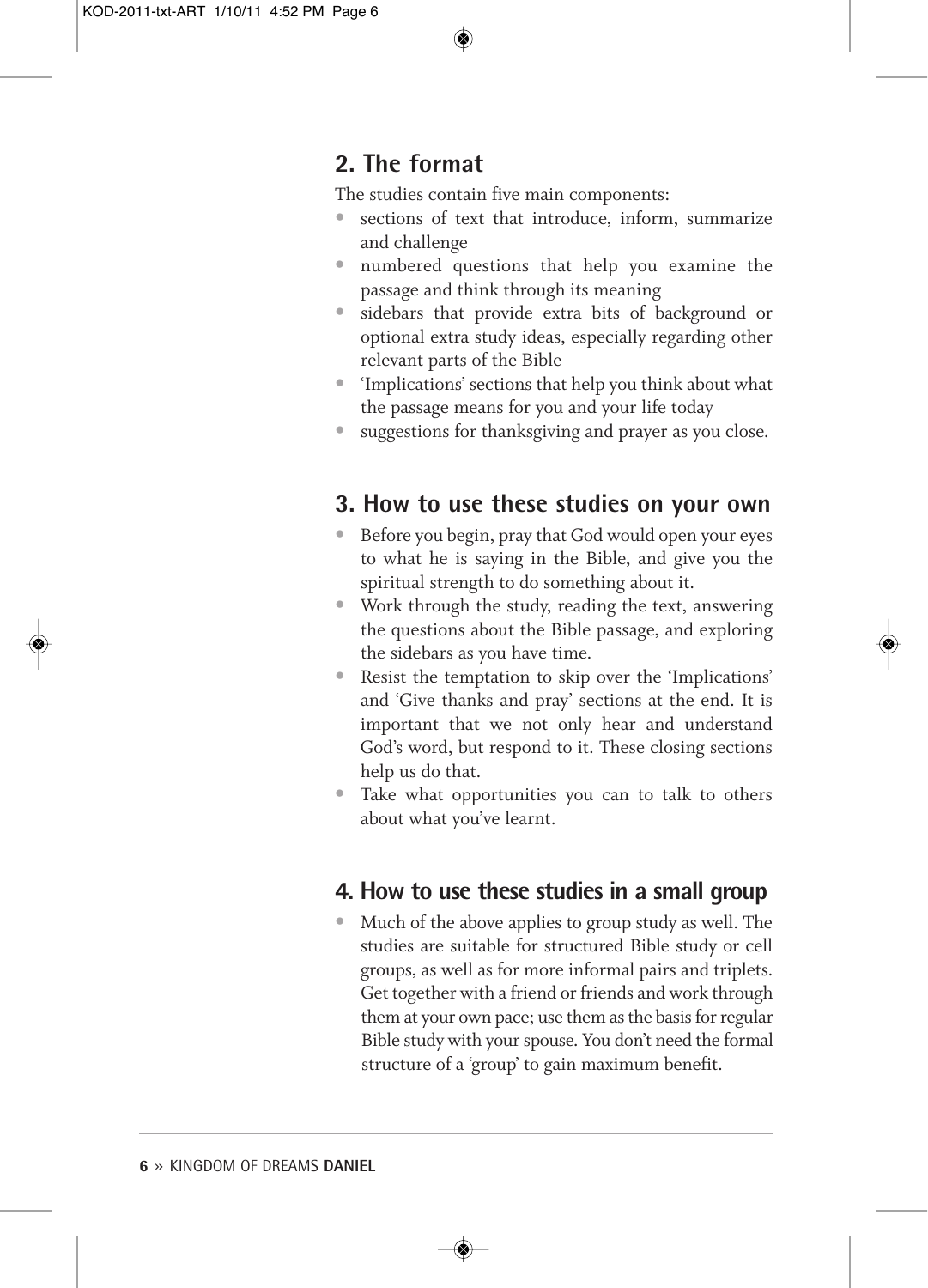- For small groups, it is *very useful* if group members can work through the study themselves *before* the group meets. The group discussion can take place comfortably in an hour (depending on how sidetracked you get!) if all the members have done some work in advance.
- The role of the group leader is to direct the course of the discussion and to try to draw the threads together at the end. This will mean a little extra preparation underlining the sections of text to emphasize and read out loud, working out which questions are worth concentrating on, and being sure of the main thrust of the study. Leaders will also probably want to work out approximately how long they'd like to spend on each part.
- If your group members usually don't work through the study in advance, it's extra important that the leader prepares which parts to concentrate on, and which parts to glide past more quickly. In particular, the leader will need to select which of the 'Implications' to focus on.
- We haven't included an 'answer guide' to the questions in the studies. This is a deliberate move. We want to give you a guided tour of the Bible, not a lecture. There is more than enough in the text we have written and the questions we have asked to point you in what we think is the right direction. The rest is up to you.

#### **5. Bible translation**

Previous editions of this Interactive Bible Study have assumed that most readers would be using the New International Version of the Bible. However, since the release of the English Standard Version in 2001, many have switched to the ESV for study purposes. So with this new edition of *Kingdom of Dreams*, we have decided to quote from and refer to the ESV text, which we recommend.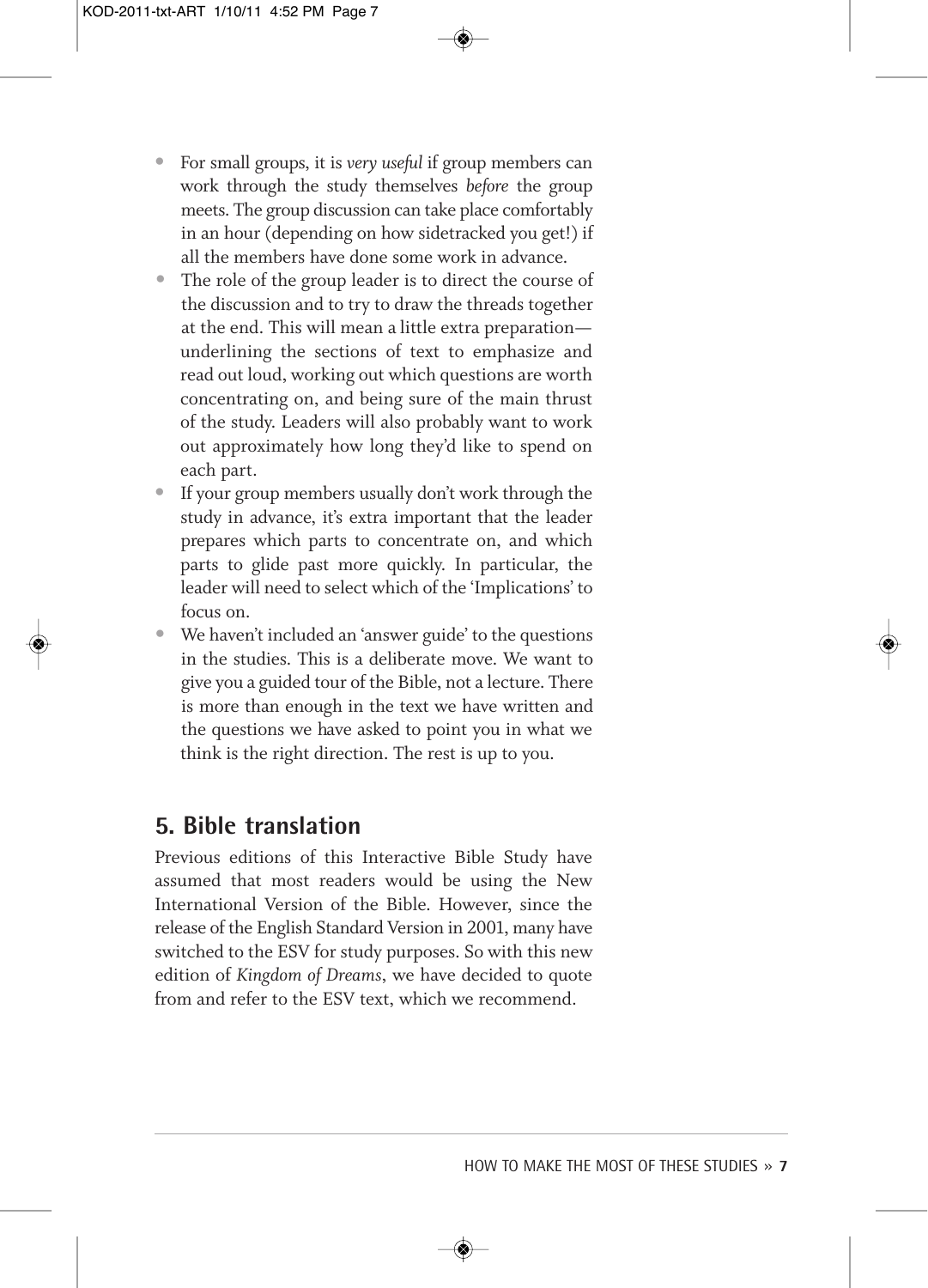#### **6. Before you begin**

We recommend that before you start on study 1, you take the time to read right through Daniel in one sitting. This will give you a feel for the direction and purpose of the whole book and help you greatly in looking at each passage in its context.

#### **7. Suggestions for further reading**

Because the book of Daniel is quite complicated in places it may be helpful to read a bit more widely. Andrew Reid, one of the authors of these Bible studies, has written an easy-to-read commentary on Daniel which may be helpful: *Kingdoms in Conflict: Reading Daniel Today*, Reading the Bible Today, Aquila Press, Sydney 1993.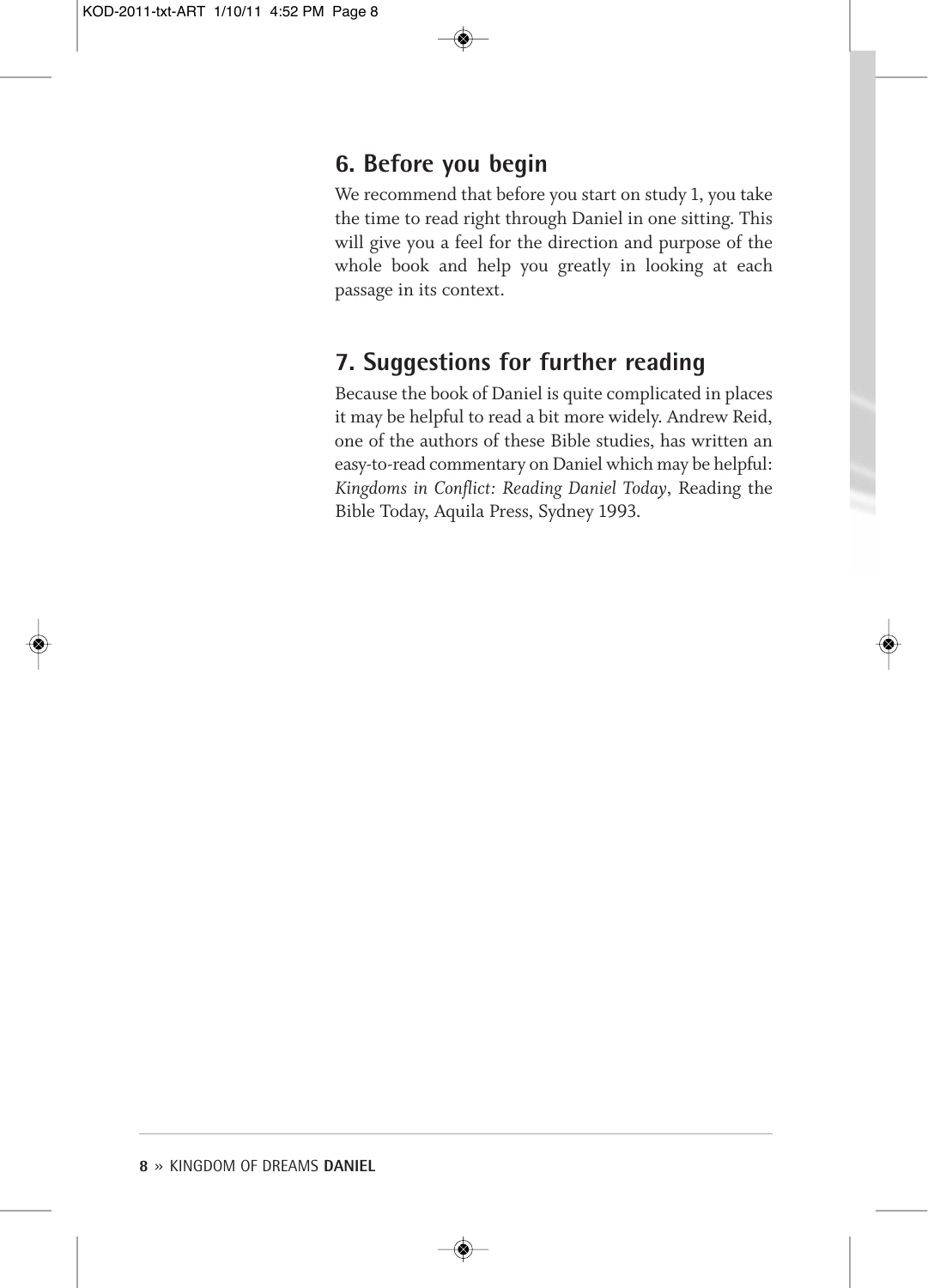# **»STUDY 1** GETTING SOME perspective [**DANIEL 1:1-2**]

THIS FIRST STUDY IS DELIBERATELY  $\blacksquare$  short in order to allow you to get a feel for the context of the book of Daniel. The idea is that you read this introduction together and use the extra time to introduce yourselves, talk about how you will function as a group, spend some time praying, and so on.

*If you are studying in a group*, start with a large piece of paper (butcher's paper would be ideal) and draw a straight line with creation at one end and Jesus at the other.

On page 12 you will find a list of names, events and passages from the Old Testament. Photocopy the page and then cut out the pieces. Hand them around the group so that each person has a mixture of the pieces.

Go around the group and ask each person that has a 'name' piece to place it on the line at the appropriate place and to share with the group anything they know about the person. This is a whole group experience, so everyone can help. The aim is simply to get the names in some sort of order.

Once the 'name' pieces are on the paper, link up the events and passages with them, explaining how they connect with each other.

*If you are studying on your own,* draw lines on page 12 to connect the people with the correct passages and events. When you've done this, look up the Bible references to see if they help you place the people and events.

Creation Jesus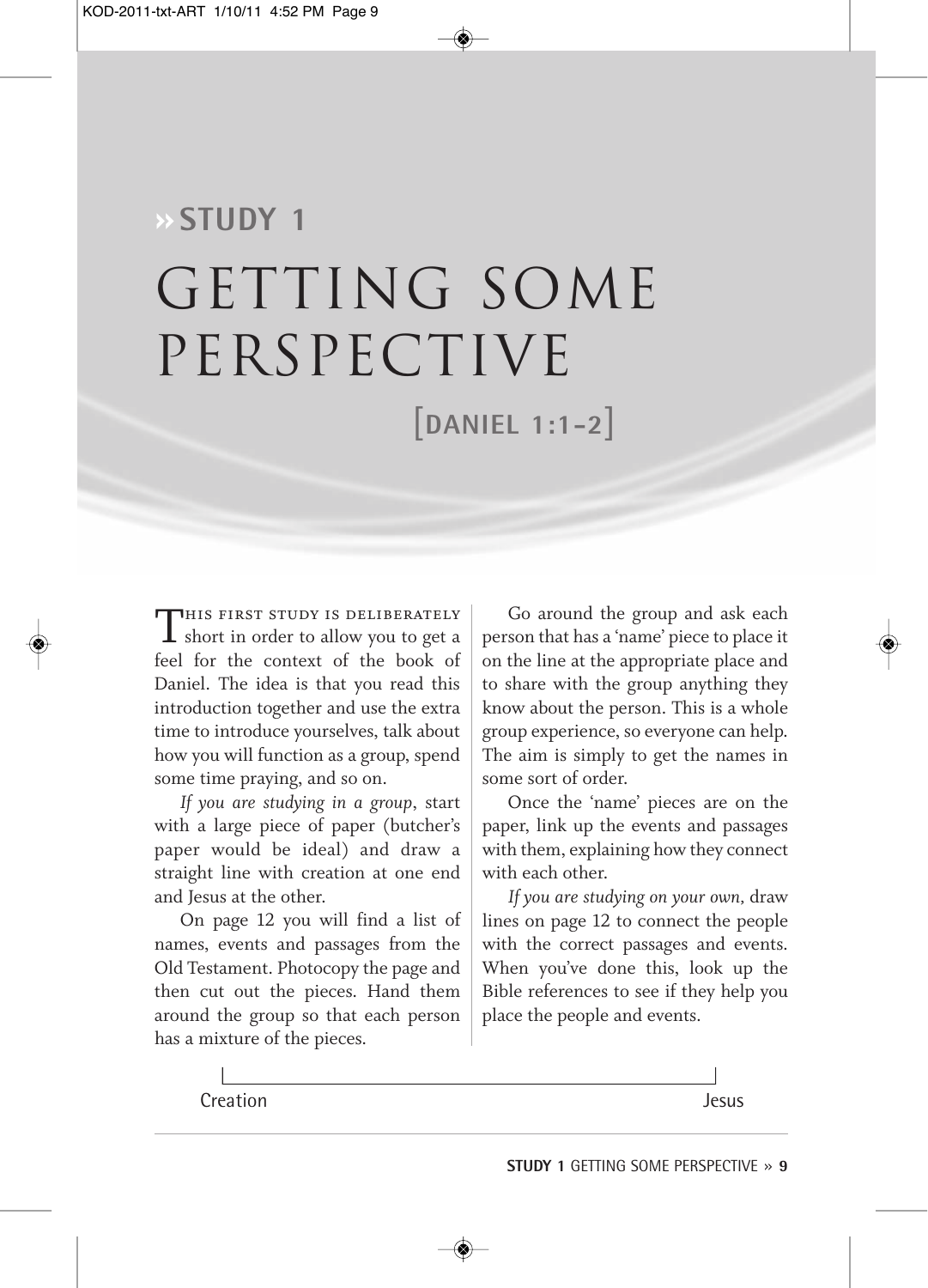WHEN GOD CALLS ABRAHAM IN Genesis 12, he promises Abraham three great things:

- 1. a land
- 2. that he will be a great nation
- 3. that he will bless him and cause him to be a blessing to all the world.

By the beginning of the book of Exodus, Abraham's children have indeed become large in number, but they are in captivity in Egypt and far from the land of God's promise.

The books of Exodus through to Joshua tell of how God rescues his people from Egypt, enters into covenant with them, and brings them into the land he promised Abraham. At first things go well and God rules his people directly through Spirit-filled leaders called 'judges' (see the book of Judges). However, the Israelites become unhappy with these sorts of leaders and ask God for a more steady sort of leadership

such as a king would offer (1 Samuel 8). Although God considers that such a request really amounts to a rejection of his kingship over them, he allows the Israelites to have a king. He even makes an eternal covenant with King David, promising him that his children will always rule over God's people (2 Samuel 7).

Soon after David, the kingship fails and Israel is split into two: ten tribes in the north ruled by a series of various kings, and two tribes in the south ruled by the descendants of David. The ten tribes in the north turn against God and are eventually punished by him using the kingdom of Assyria. The two tribes in the south don't act any better, and eventually God judges them as well. This time it is by means of King Nebuchadnezzar, the King of Babylon. He overthrows them and carts them and their king (Zedekiah) off into exile. It is these events that set the context for the book of Daniel.

#### **Read 2 Kings 25:1-21 and Daniel 1:1-2.**

**1.** Describe the events recorded in these passages in your own words.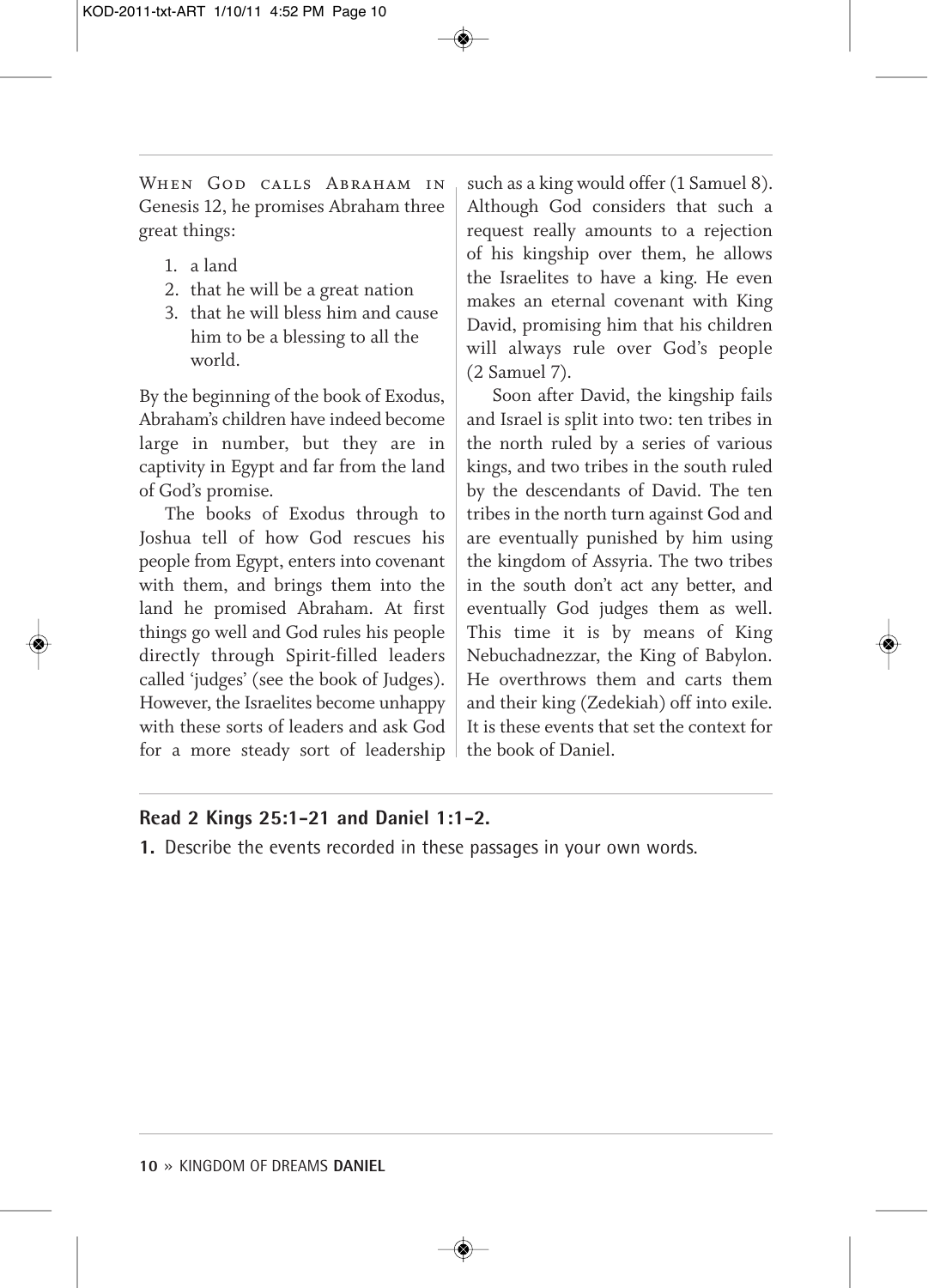#### **Read Psalm 137.**

**2.** This psalm was written about the Israelites' experience of the exile. What does it tell you about the way the Israelites were feeling in exile? (If you want to do some more study on this, read the short book of Lamentations.)

#### **» Give thanks and pray**

- Thank God for being a just God who does not let sin—even the sin of his own people—go unpunished.
- Ask God for insight and understanding over the next eight studies as to what the book of Daniel means, and for the wisdom to know how to apply it to your situation.
- If you are studying in a group, pray for good relationships with each other so that you can gain the most benefit from the studies and be supportive of each other.
- Pray for opportunities to use what you learn in your conversations with other people.